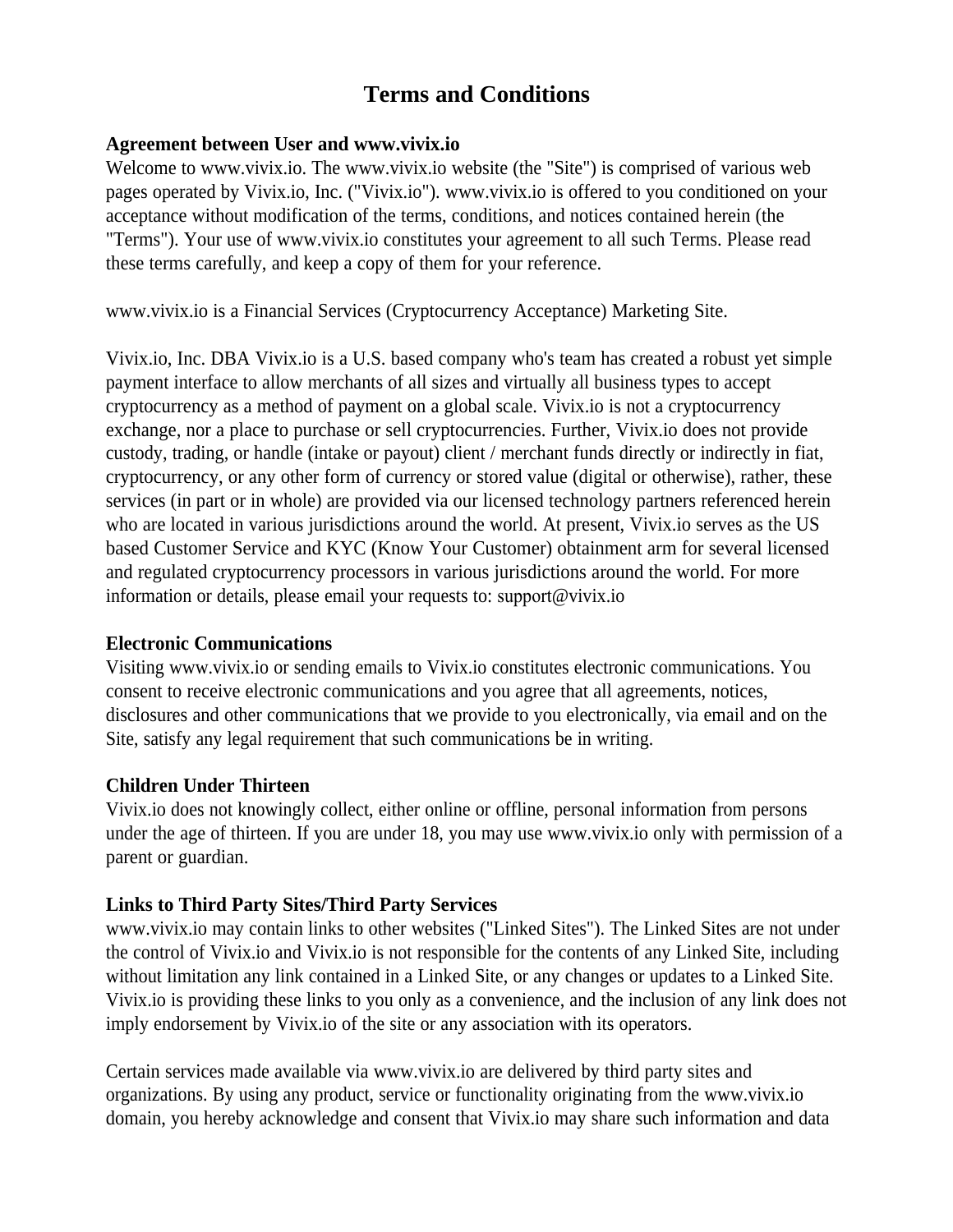with any third party with whom Vivix.io has a contractual relationship to provide the requested product, service or functionality on behalf of www.vivix.io users and customers.

## **No Unlawful or Prohibited Use/Intellectual Property**

You are granted a non-exclusive, non-transferable, revocable license to access and use www.vivix.io strictly in accordance with these terms of use. As a condition of your use of the Site, you warrant to Vivix.io that you will not use the Site for any purpose that is unlawful or prohibited by these Terms. You may not use the Site in any manner which could damage, disable, overburden, or impair the Site or interfere with any other party's use and enjoyment of the Site. You may not obtain or attempt to obtain any materials or information through any means not intentionally made available or provided for through the Site.

All content included as part of the Service, such as text, graphics, logos, images, as well as the compilation thereof, and any software used on the Site, is the property of Vivix.io or its suppliers and protected by copyright and other laws that protect intellectual property and proprietary rights. You agree to observe and abide by all copyright and other proprietary notices, legends or other restrictions contained in any such content and will not make any changes thereto.

You will not modify, publish, transmit, reverse engineer, participate in the transfer or sale, create derivative works, or in any way exploit any of the content, in whole or in part, found on the Site. Vivix.io content is not for resale. Your use of the Site does not entitle you to make any unauthorized use of any protected content, and in particular you will not delete or alter any proprietary rights or attribution notices in any content. You will use protected content solely for your personal use, and will make no other use of the content without the express written permission of Vivix.io and the copyright owner. You agree that you do not acquire any ownership rights in any protected content. We do not grant you any licenses, express or implied, to the intellectual property of Vivix.io or our licensors except as expressly authorized by these Terms.

#### **International Users**

The Service is controlled, operated and administered by Vivix.io from our offices within the USA. If you access the Service from a location outside the USA, you are responsible for compliance with all local laws. You agree that you will not use the Vivix.io Content accessed through www.vivix.io in any country or in any manner prohibited by any applicable laws, restrictions or regulations.

## **Indemnification**

You agree to indemnify, defend and hold harmless Vivix.io, its officers, directors, employees, agents and third parties, for any losses, costs, liabilities and expenses (including reasonable attorney's fees) relating to or arising out of your use of or inability to use the Site or services, any user postings made by you, your violation of any terms of this Agreement or your violation of any rights of a third party, or your violation of any applicable laws, rules or regulations. Vivix.io reserves the right, at its own cost, to assume the exclusive defense and control of any matter otherwise subject to indemnification by you, in which event you will fully cooperate with Vivix.io in asserting any available defenses.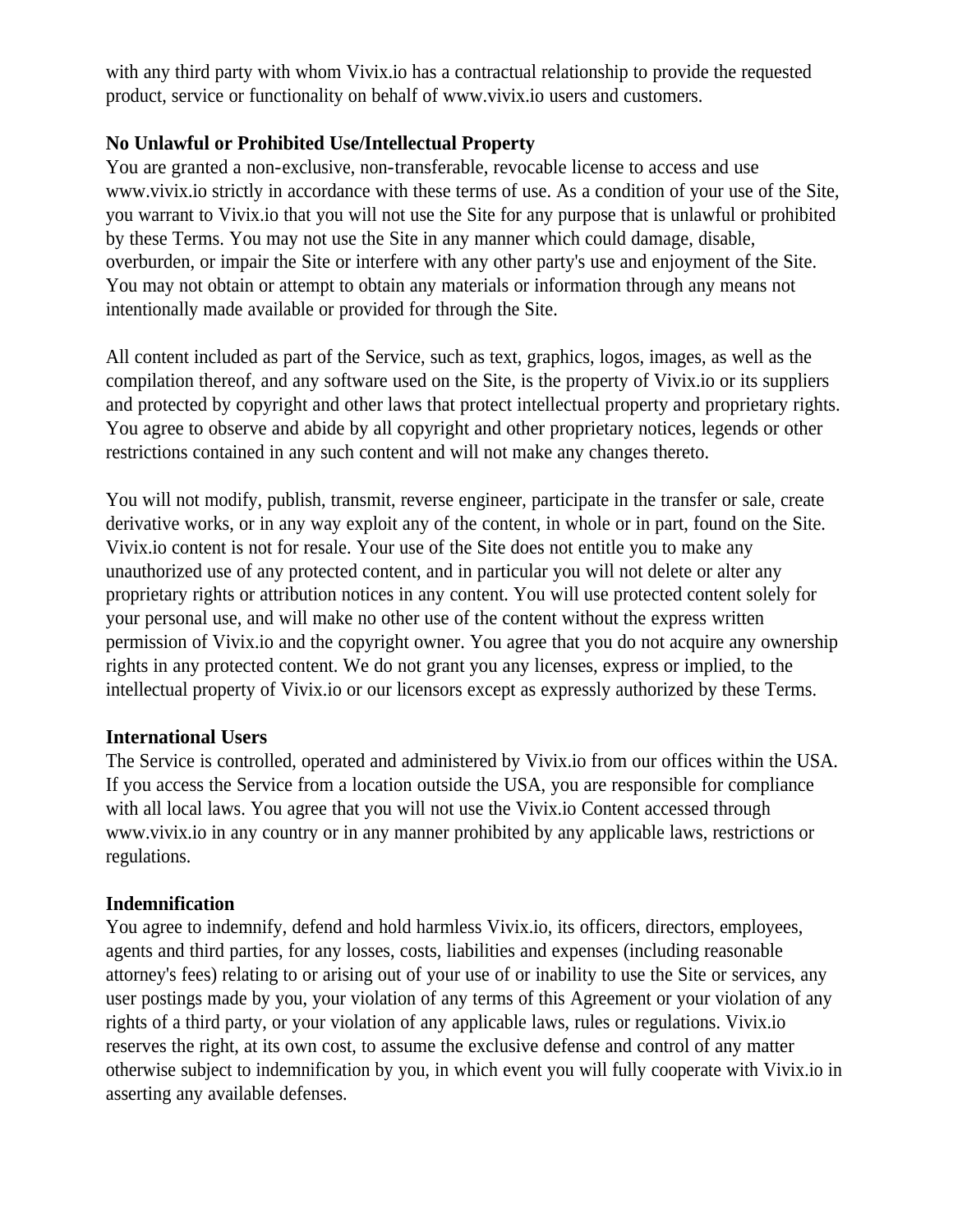## **Arbitration**

In the event the parties are not able to resolve any dispute between them arising out of or concerning these Terms and Conditions, or any provisions hereof, whether in contract, tort, or otherwise at law or in equity for damages or any other relief, then such dispute shall be resolved only by final and binding arbitration pursuant to the Federal Arbitration Act, conducted by a single neutral arbitrator and administered by the American Arbitration Association, or a similar arbitration service selected by the parties, in a location mutually agreed upon by the parties. The arbitrator's award shall be final, and judgment may be entered upon it in any court having jurisdiction. In the event that any legal or equitable action, proceeding or arbitration arises out of or concerns these Terms and Conditions, the prevailing party shall be entitled to recover its costs and reasonable attorney's fees. The parties agree to arbitrate all disputes and claims in regards to these Terms and Conditions or any disputes arising as a result of these Terms and Conditions, whether directly or indirectly, including Tort claims that are a result of these Terms and Conditions. The parties agree that the Federal Arbitration Act governs the interpretation and enforcement of this provision. The entire dispute, including the scope and enforceability of this arbitration provision shall be determined by the Arbitrator. This arbitration provision shall survive the termination of these Terms and Conditions.

## **Class Action Waiver**

Any arbitration under these Terms and Conditions will take place on an individual basis; class arbitrations and class/representative/collective actions are not permitted. THE PARTIES AGREE THAT A PARTY MAY BRING CLAIMS AGAINST THE OTHER ONLY IN EACH'S INDIVIDUAL CAPACITY, AND NOT AS A PLAINTIFF OR CLASS MEMBER IN ANY PUTATIVE CLASS, COLLECTIVE AND/ OR REPRESENTATIVE PROCEEDING, SUCH AS IN THE FORM OF A PRIVATE ATTORNEY GENERAL ACTION AGAINST THE OTHER. Further, unless both you and Vivix.io agree otherwise, the arbitrator may not consolidate more than one person's claims, and may not otherwise preside over any form of a representative or class proceeding.

## **Liability Disclaimer**

THE INFORMATION, SOFTWARE, PRODUCTS, AND SERVICES INCLUDED IN OR AVAILABLE THROUGH THE SITE MAY INCLUDE INACCURACIES OR TYPOGRAPHICAL ERRORS. CHANGES ARE PERIODICALLY ADDED TO THE INFORMATION HEREIN. VIVIX.IO, INC. AND/OR ITS SUPPLIERS MAY MAKE IMPROVEMENTS AND/OR CHANGES IN THE SITE AT ANY TIME.

VIVIX.IO, INC. AND/OR ITS SUPPLIERS MAKE NO REPRESENTATIONS ABOUT THE SUITABILITY, RELIABILITY, AVAILABILITY, TIMELINESS, AND ACCURACY OF THE INFORMATION, SOFTWARE, PRODUCTS, SERVICES AND RELATED GRAPHICS CONTAINED ON THE SITE FOR ANY PURPOSE. TO THE MAXIMUM EXTENT PERMITTED BY APPLICABLE LAW, ALL SUCH INFORMATION, SOFTWARE, PRODUCTS, SERVICES AND RELATED GRAPHICS ARE PROVIDED "AS IS" WITHOUT WARRANTY OR CONDITION OF ANY KIND. VIVIX.IO, INC. AND/OR ITS SUPPLIERS HEREBY DISCLAIM ALL WARRANTIES AND CONDITIONS WITH REGARD TO THIS INFORMATION, SOFTWARE, PRODUCTS, SERVICES AND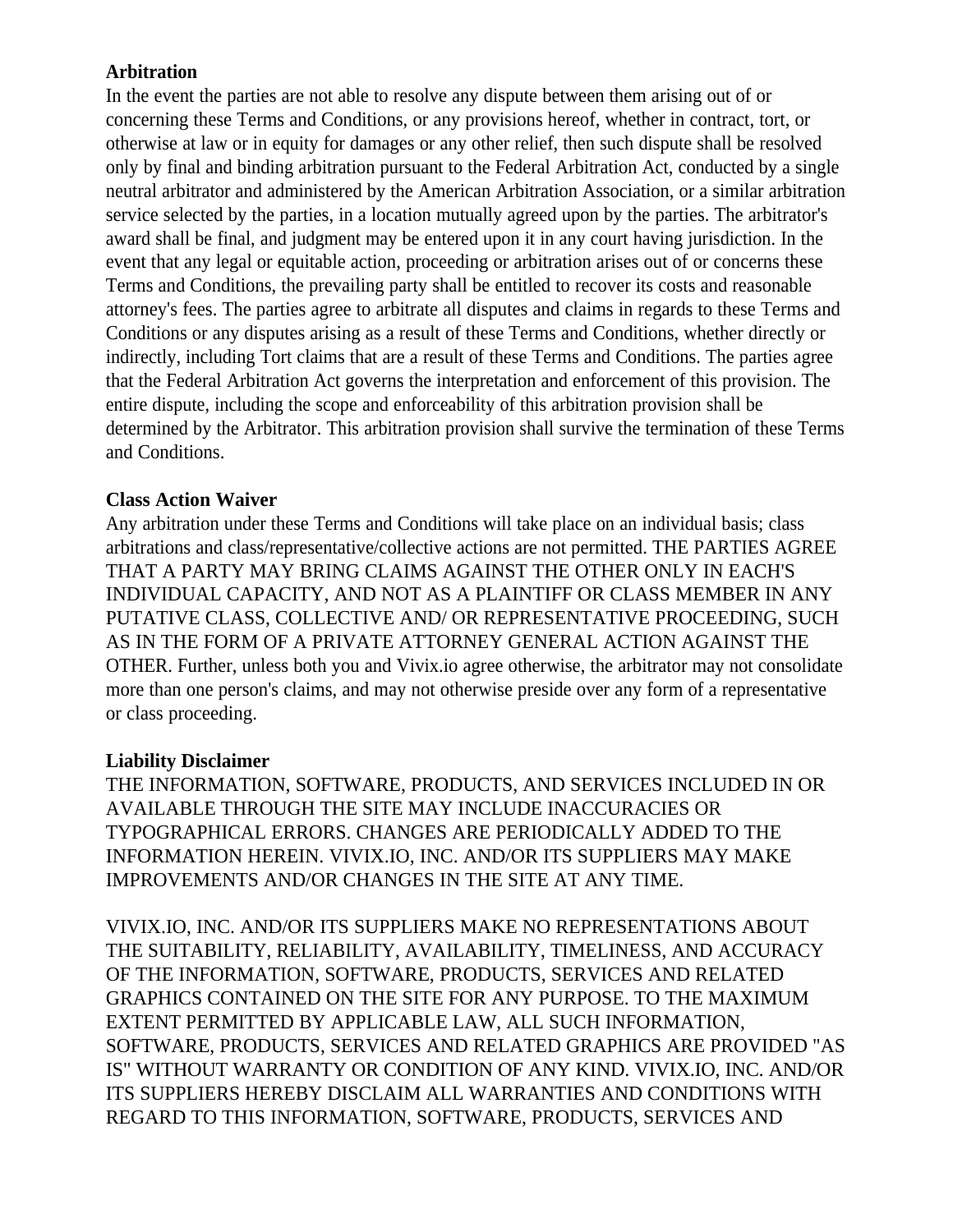RELATED GRAPHICS, INCLUDING ALL IMPLIED WARRANTIES OR CONDITIONS OF MERCHANTABILITY, FITNESS FOR A PARTICULAR PURPOSE, TITLE AND NON-INFRINGEMENT.

TO THE MAXIMUM EXTENT PERMITTED BY APPLICABLE LAW, IN NO EVENT SHALL VIVIX.IO, INC. AND/OR ITS SUPPLIERS BE LIABLE FOR ANY DIRECT, INDIRECT, PUNITIVE, INCIDENTAL, SPECIAL, CONSEQUENTIAL DAMAGES OR ANY DAMAGES WHATSOEVER INCLUDING, WITHOUT LIMITATION, DAMAGES FOR LOSS OF USE, DATA OR PROFITS, ARISING OUT OF OR IN ANY WAY CONNECTED WITH THE USE OR PERFORMANCE OF THE SITE, WITH THE DELAY OR INABILITY TO USE THE SITE OR RELATED SERVICES, THE PROVISION OF OR FAILURE TO PROVIDE SERVICES, OR FOR ANY INFORMATION, SOFTWARE, PRODUCTS, SERVICES AND RELATED GRAPHICS OBTAINED THROUGH THE SITE, OR OTHERWISE ARISING OUT OF THE USE OF THE SITE, WHETHER BASED ON CONTRACT, TORT, NEGLIGENCE, STRICT LIABILITY OR OTHERWISE, EVEN IF VIVIX.IO, INC. OR ANY OF ITS SUPPLIERS HAS BEEN ADVISED OF THE POSSIBILITY OF DAMAGES. BECAUSE SOME STATES/JURISDICTIONS DO NOT ALLOW THE EXCLUSION OR LIMITATION OF LIABILITY FOR CONSEQUENTIAL OR INCIDENTAL DAMAGES, THE ABOVE LIMITATION MAY NOT APPLY TO YOU. IF YOU ARE DISSATISFIED WITH ANY PORTION OF THE SITE, OR WITH ANY OF THESE TERMS OF USE, YOUR SOLE AND EXCLUSIVE REMEDY IS TO DISCONTINUE USING THE SITE.

#### **Termination/Access Restriction**

Vivix.io reserves the right, in its sole discretion, to terminate your access to the Site and the related services or any portion thereof at any time, without notice. To the maximum extent permitted by law, this agreement is governed by the laws of the State of Wyoming and you hereby consent to the exclusive jurisdiction and venue of courts in Wyoming in all disputes arising out of or relating to the use of the Site. Use of the Site is unauthorized in any jurisdiction that does not give effect to all provisions of these Terms, including, without limitation, this section.

You agree that no joint venture, partnership, employment, or agency relationship exists between you and Vivix.io as a result of this agreement or use of the Site. Vivix.io's performance of this agreement is subject to existing laws and legal process, and nothing contained in this agreement is in derogation of Vivix.io's right to comply with governmental, court and law enforcement requests or requirements relating to your use of the Site or information provided to or gathered by Vivix.io with respect to such use. If any part of this agreement is determined to be invalid or unenforceable pursuant to applicable law including, but not limited to, the warranty disclaimers and liability limitations set forth above, then the invalid or unenforceable provision will be deemed superseded by a valid, enforceable provision that most closely matches the intent of the original provision and the remainder of the agreement shall continue in effect.

Unless otherwise specified herein, this agreement constitutes the entire agreement between the user and Vivix.io with respect to the Site and it supersedes all prior or contemporaneous communications and proposals, whether electronic, oral or written, between the user and Vivix.io